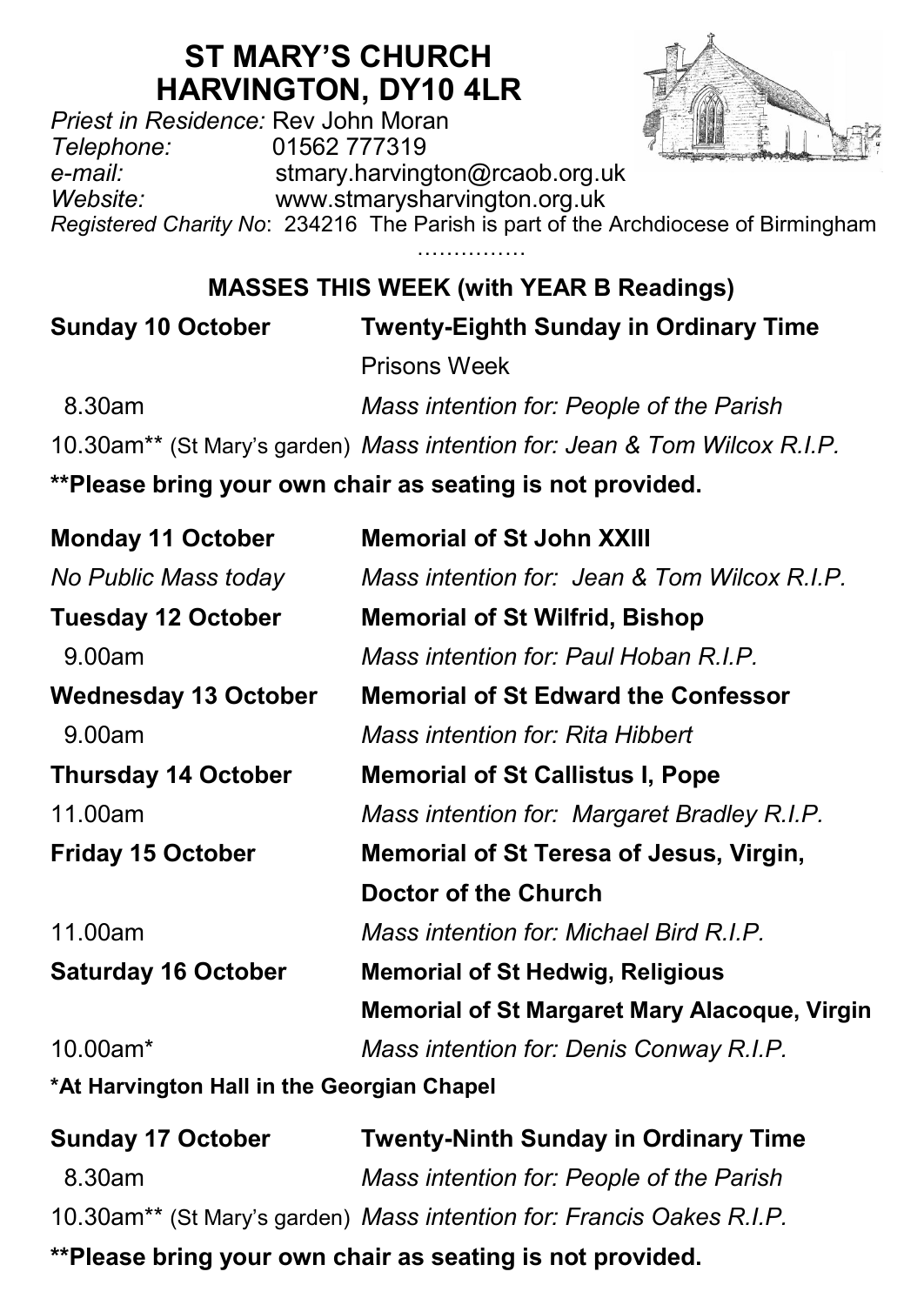**Anniversaries in October:** Rev Robert Heydon (1718), Rev Charles Fitzwilliams (1750), Mary Brownlow (1852), Anne Spink (1894), Mary Leonie Pedley (1957), Betty Grant (1970), Sidney Rochford (1979), Dermot Higgins (1983), Bernard Campbell (2001), Dorothy Green (2001), Maureen Riley (2002), David Phillips (2005), Stanley Robson (2009), Betty Sanders (2012), Albin Gordon (2012) Ian Challand (2013), Maria Costanzo (2013), Michael Grant (2015), Doreen Millard (2016), Michael Butler (2017), James Arbuthnott (2018), Paul Hoban (2018), Maureen Ribbins (2018), Denis Conway (2020), Josephine Hardwick (2020)

**In your prayers please remember parishioners and friends who are sick:**  Deirdre Brookes, Elizabeth Causer, Kathleen Clark, Liz and Lionel Cornish, Bob Grant, Jane and Peter Handley, Kay Hildebrandt, Sean McDermott.

…………………………………………..



… for all your offerings and donations. They are always gratefully received and enable Fr John to maintain our parish and to minister to our community.

**Contributions to the Parish: 27th September-4th October**

Regular, weekly Gift Aid Direct Debit: £316.00

| Gift Aid Envelopes:         | £160.00 |
|-----------------------------|---------|
| Loose cash:                 | £194.50 |
| Second Collection for CAFOD | £410.00 |
|                             |         |



### **WELCOME TO ST MARY'S!**

We ask everyone attending our premises to take note of the following:

- 'Track and Trace': It is no longer a legal requirement to provide contact details at a venue. If someone attends our premises who is found to be a Covid positive case, we will inform everyone on our parish email database. If you are not on our database and you want to be alerted you may provide us with your contact details or scan the displayed NHS QR code on your phone.
- When inside church, the congregation are strongly recommended to wear face coverings.
- The congregation are asked to spread out and not to kneel if someone is sitting down on the pew in front of them.
- If members of the congregation would like to ensure social distancing they may use a 'Please Leave Space' sign (available in the porch) and place it on the seat beside them in their pew.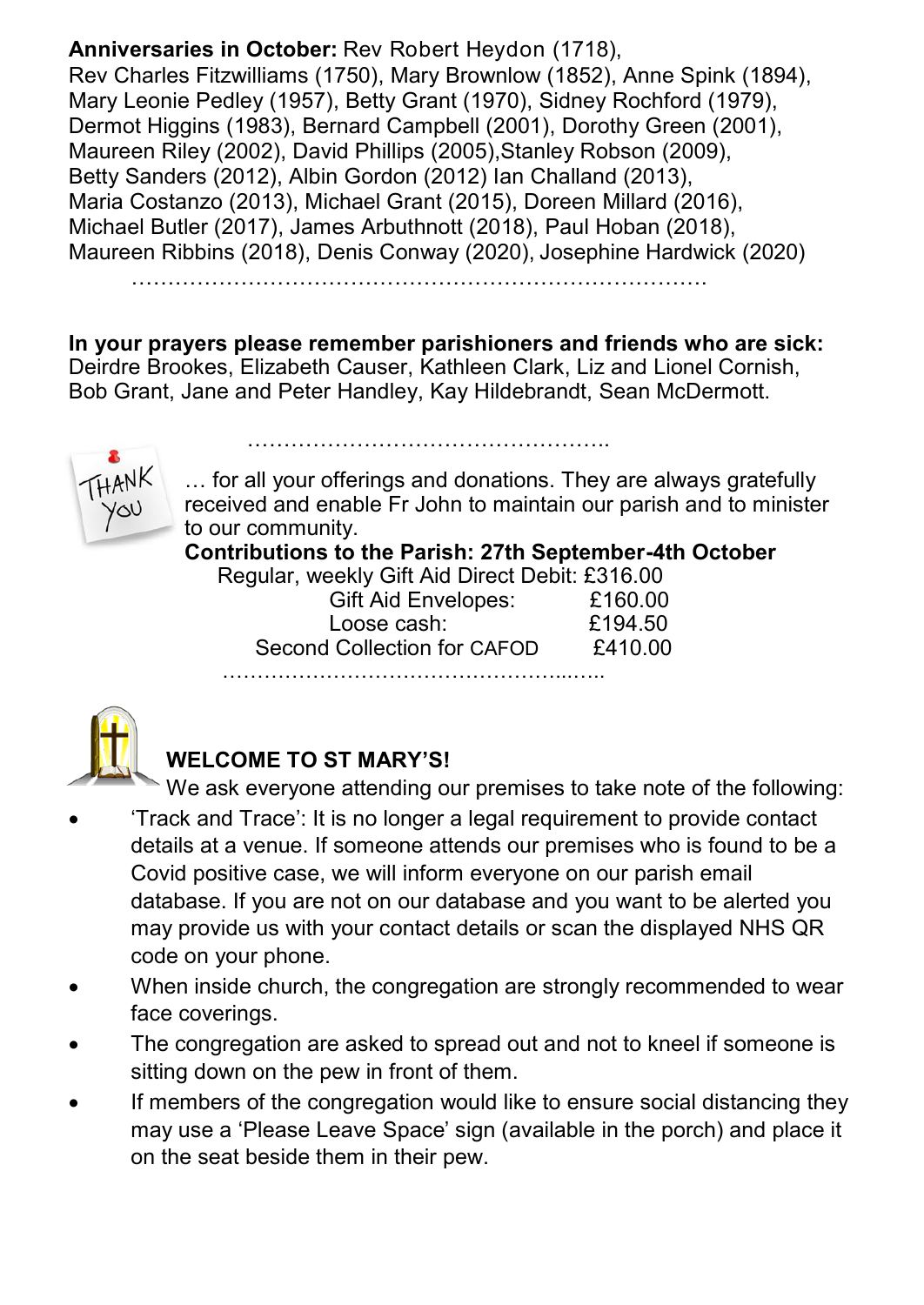

During the month of **OCTOBER** we are encouraged to recite the Rosary. In modern times successive popes have urged the faithful to pray the Rosary. It is a form of contemplative prayer, mental and vocal prayer, which brings down God's blessing on the Church. It is a biblically inspired prayer which is centred on meditation on the salvific mysteries of Christ in union with Mary, who was so closely associated with her Son in his redeeming activity.

The Vatican website offers advice on how to pray the Rosary: www.vatican.va/special/rosary/documents/ misteri\_en.html

………………………………………..



**HARVINGTON HALL** is holding a small business market on **Saturday 9th** October 10.00am - 3.00pm. Everyone is invited to go along and support small and local businesses, have a coffee and something to eat in the Malt House coffee shop and book a guided tour of the Hall to make a day out.

……………………………………..



The **BOOK GROUP** are discussing *Notre-Dame: The Soul of France* by Agnès Poirier, when they meet in the Priest's House garden on Monday 11 October at 9.30am. You are welcome to come along and join the conversation whether you have read the book or not!

The book chosen for November is *The Rings of Saturn* by W G Sebald.

………………………………………….

…………………………………………………



**CRAFT GROUP** - the next meeting will be on Wednesday 13th October at 1.30pm at Rowberry's, Chaddesley Corbett. Enjoy a relaxing afternoon, creating a beautiful autumn table arrangement - materials provided but secateurs or scissors would be useful. For those who prefer to work on their cushions, please do come along and join us for coffee and a chat.



**PLEASE NOTE A CHANGE OF OUR EMAIL ADDRESS!** For all parish correspondence from now onward please use **stmary.harvington@rcaob.org.uk**